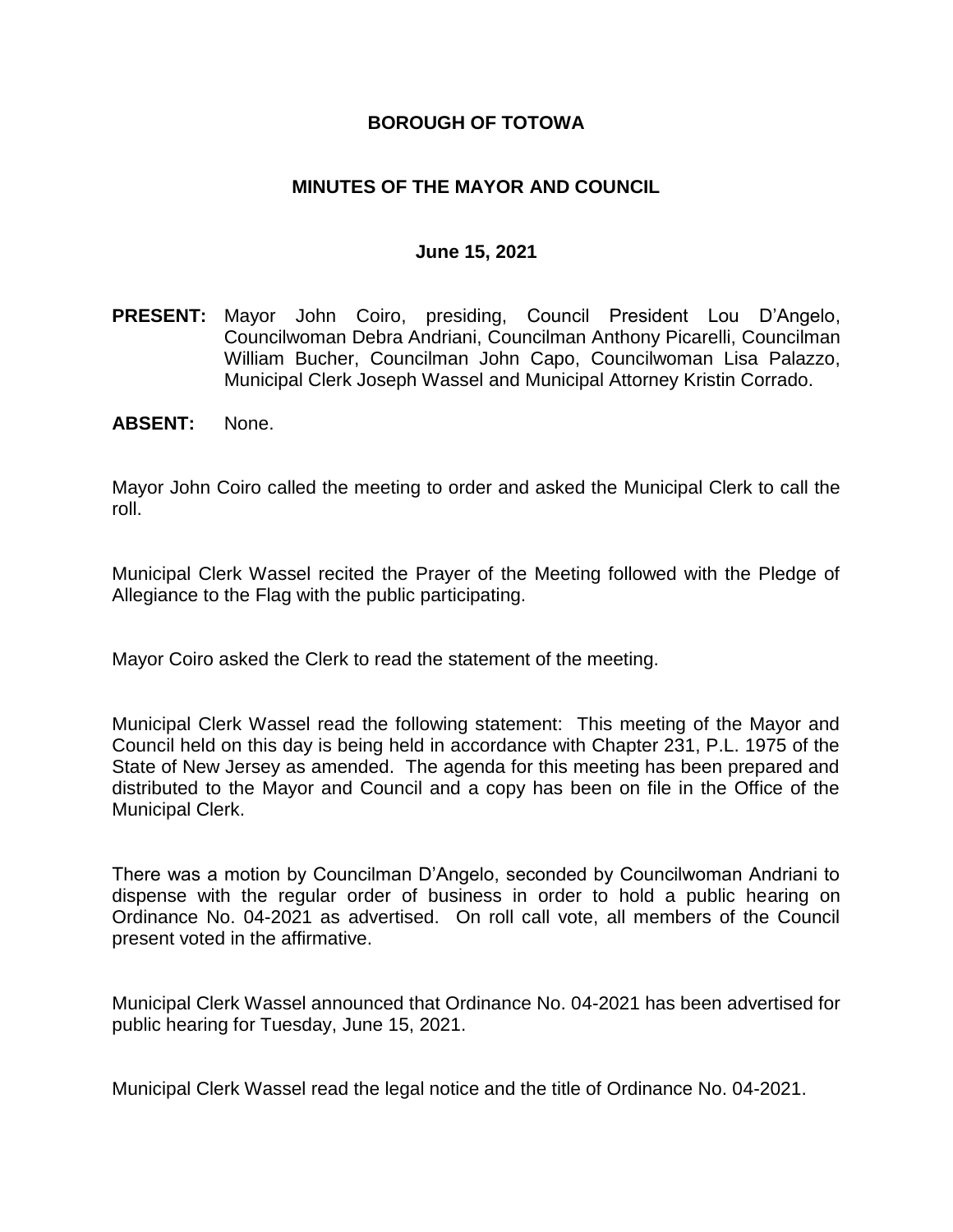There was a motion by Councilman D'Angelo, seconded by Councilwoman Andriani to open the public hearing. On roll call vote, all members of the Council present voted in the affirmative.

Mayor Coiro asked if any citizens wished to be heard on Ordinance No. 04-2021.

### CITIZENS HEARD:

There were no citizens who wished to be heard.

There was a motion by Councilman D'Angelo, seconded by Councilwoman Andriani to close the public hearing. On roll call vote, all members of the Council present voted in the affirmative.

Municipal Clerk Wassel read Ordinance No. 04-2021 by title:

# **ORDINANCE NO. 04-2021**

### **CALENDAR YEAR 2021 ORDINANCE TO EXCEED THE MUNICIPAL BUDGET APPROPRIATION LIMITS AND TO ESTABLISH A CAP BANK (N.J.S.A. 40A:4-45.14)**

There was a motion by Councilman D'Angelo, seconded by Councilwoman Andriani to adopt Ordinance No. 04-2021 on second and final reading. On roll call vote, all members of the Council present voted in the affirmative.

There was a motion by Councilman D'Angelo, seconded by Councilwoman Andriani to revert to the regular order of business. On roll call vote, all members of the Council present voted in the affirmative.

Mayor Coiro asked if any members of the Council, the Municipal Clerk or the Municipal Attorney wished to address the Council.

Mayor Coiro: Stated that this is a better way to have our meetings – in-person for the first time in over 15 months – though our Planning Board and Board of Adjustment will still be held virtually on Zoom due to the advertising of their meetings.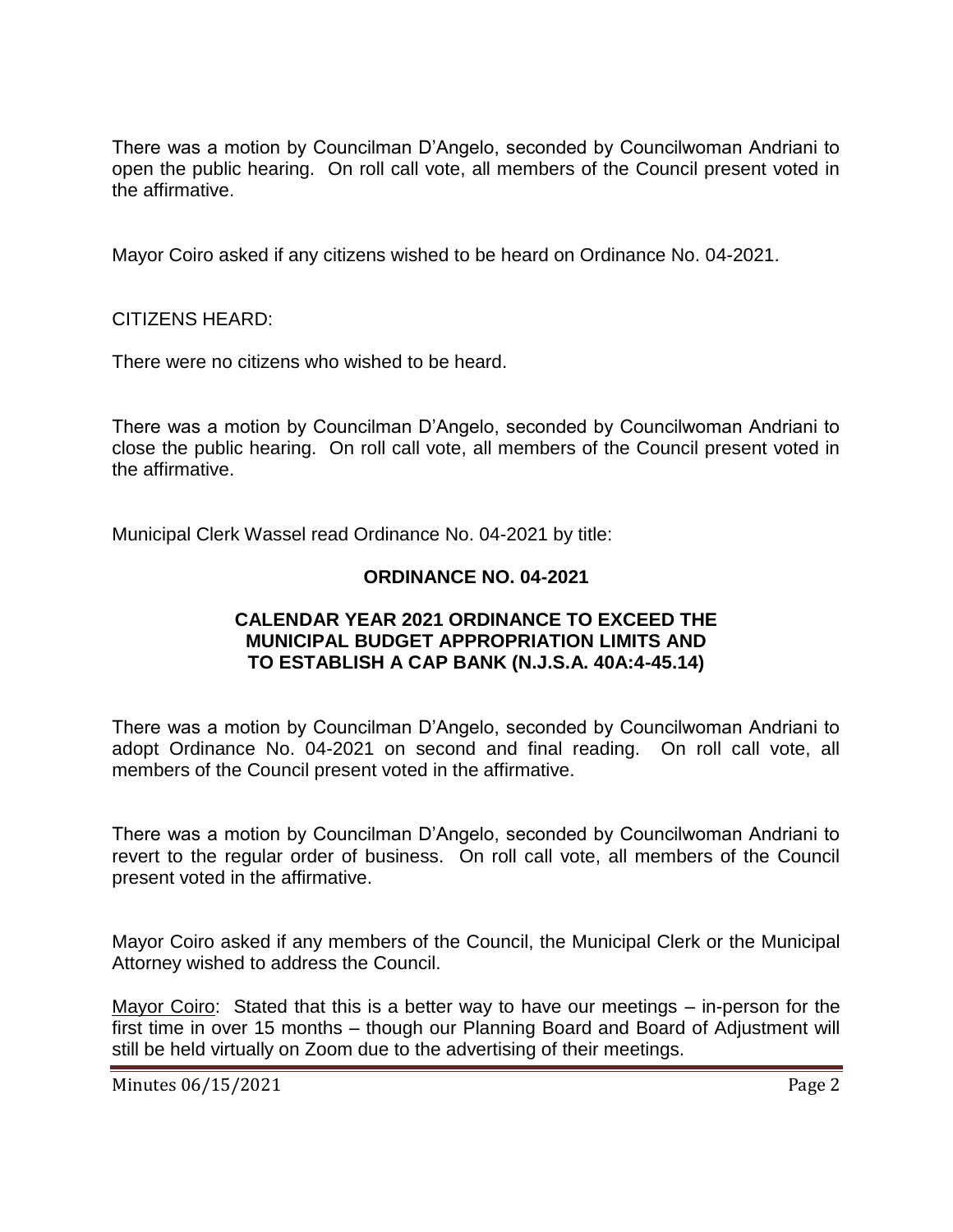Councilwoman Andriani: Said this is the Board of Recreation busy season, with the pool now open, camp starting next week and the concerts beginning tomorrow night. Asked Recreation Director Mark Monteyne for an update.

Recreation Director Monteyne: Said that there are currently about 430 members at the pool – the pool looks great and the water is warm at 82 degrees – thanked the DPW; Announced that the summer concerts start tomorrow night featuring Biagio and that the start time was pushed back to 7:30 p.m. because of  $8<sup>th</sup>$  grade graduation; Stated that we currently have about 180 summer camp registrations; And said that the Farmer's Market is doing good. Mayor Coiro: Asked for comparison figures on registrations for both the pool and camp back to pre-pandemic times.

Councilman Picarelli: Commented that he stopped by the pool on Saturday and said the pool looked great and that Mark is doing a great job.

Councilman Bucher: Thanked Councilman Capo for getting his apprentices up to the pool to make various improvements.

Mayor Coiro: Announced that the American Legion donated the Flags on our oldfashion street lamp posts and that they will be donating benches up at the walking path.

Mayor Coiro asked if any citizens wished to be heard.

CITIZENS HEARD:

There were no citizens who wished to be heard.

There was a motion by Councilman D'Angelo, seconded by Councilwoman Andriani to approve the Minutes of the Mayor and Council for the Youth Week meeting of May 25, 2021. On roll call vote, all members of the Council present voted in the affirmative.

COMMITTEE ON FINANCE:

There was a motion by Councilman Picarelli, seconded by Councilman D'Angelo to approve Resolution No. 2021-13 for the payment of bills. On roll call vote, all members of the Council present voted in the affirmative.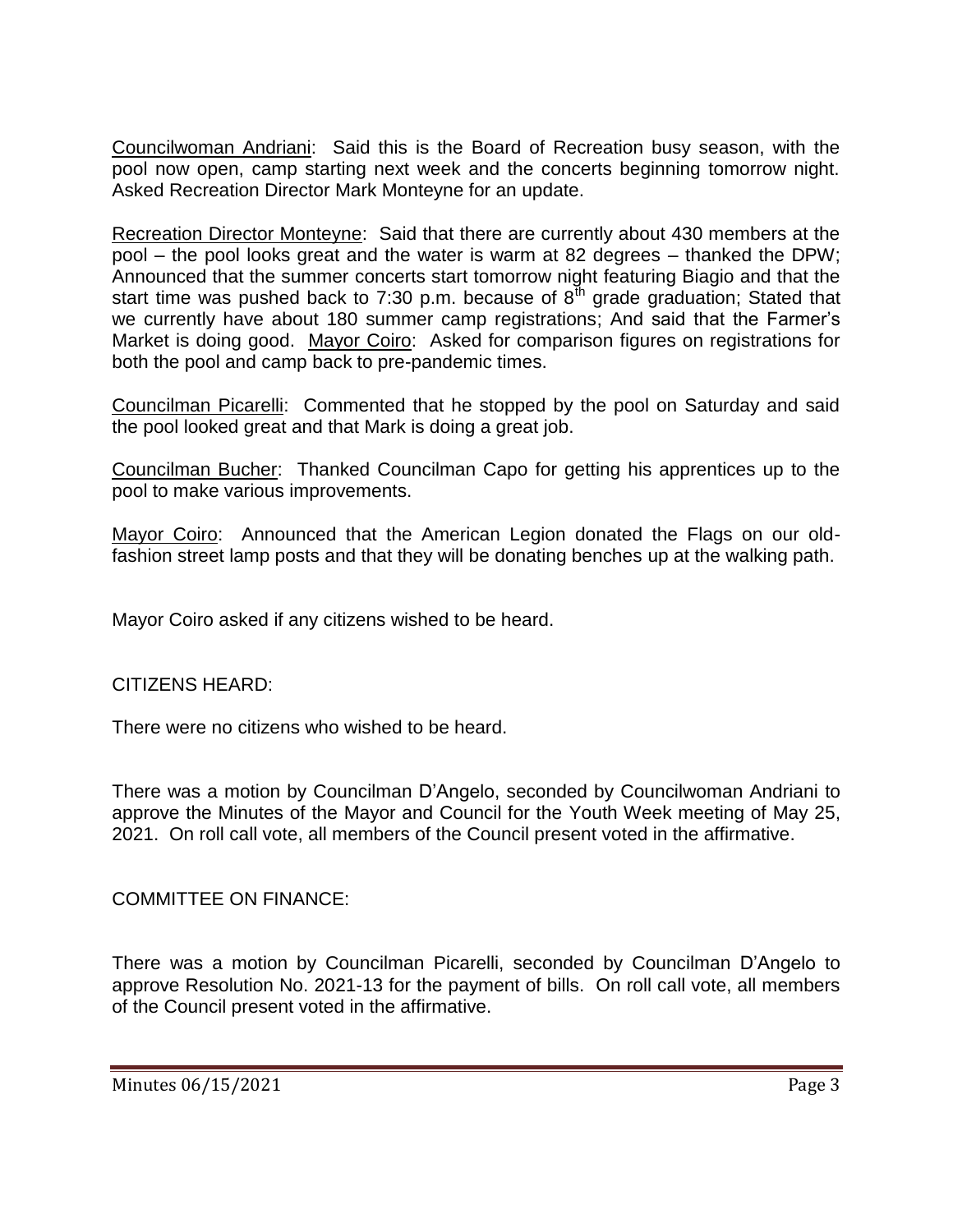There was a motion by Councilman Picarelli, seconded by Councilman D'Angelo to adopt the following resolution to effectuate the redemption of Tax Sale Certificate Numbers 18000004, 18000005 & 18000006 for 4 Columbus Avenue, Block 75, Lots 23, 24 & 27. On roll call vote, all members of the Council present voted in the affirmative.

### RESOLUTION

Tax Sale Certificate Numbers 18000004, 18000005 & 18000006 Block 75, Lots 23, 24 & 27

Properties: 4 Columbus Avenue, 6 Columbus Avenue and 8 Columbus Avenue, Totowa, New Jersey 07512 Owner: Marjan Kasapinov

WHEREAS, at the Municipal Tax Sale on October 25, 2018, three (3) liens were sold on Block 75, Lots 23, 24 & 27; and

WHEREAS, these liens known as Tax Sale Certificate Numbers 18000004, 18000005 & 18000006, were struck off to the Borough of Totowa for a 18% redemption fee; and

WHEREAS, Marjan Kasapinov, the owner of the properties, has effected redemption of Tax Sale Certificate Numbers 18000004, 18000005 & 18000006 in the amounts of \$52,905.90, \$40,305.74 & \$35,084.96, respectively, as of May 28, 2021.

NOW, THEREFORE, BE IT RESOLVED, that the Mayor and Municipal Clerk of the Borough of Totowa are hereby authorized to endorse Tax Sale Certificate Numbers 18000004, 18000005 & 18000006 for cancellation.

There was a motion by Councilman Picarelli, seconded by Councilman D'Angelo to adopt the following Resolution Authorizing Execution Of An Agreement With The Morris County Cooperative Pricing Council To Renew Membership Therein For The Period Of October 1, 2021 Through September 30, 2026. On roll call vote, all members of the Council present voted in the affirmative.

# RESOLUTION NO. 61-2021

RESOLUTION AUTHORIZING EXECUTION OF AN AGREEMENT WITH THE MORRIS COUNTY COOPERATIVE PRICING COUNCIL TO RENEW MEMBERSHIP THEREIN FOR THE PERIOD OF OCTOBER 1, 2021 THROUGH SEPTEMBER 30, 2026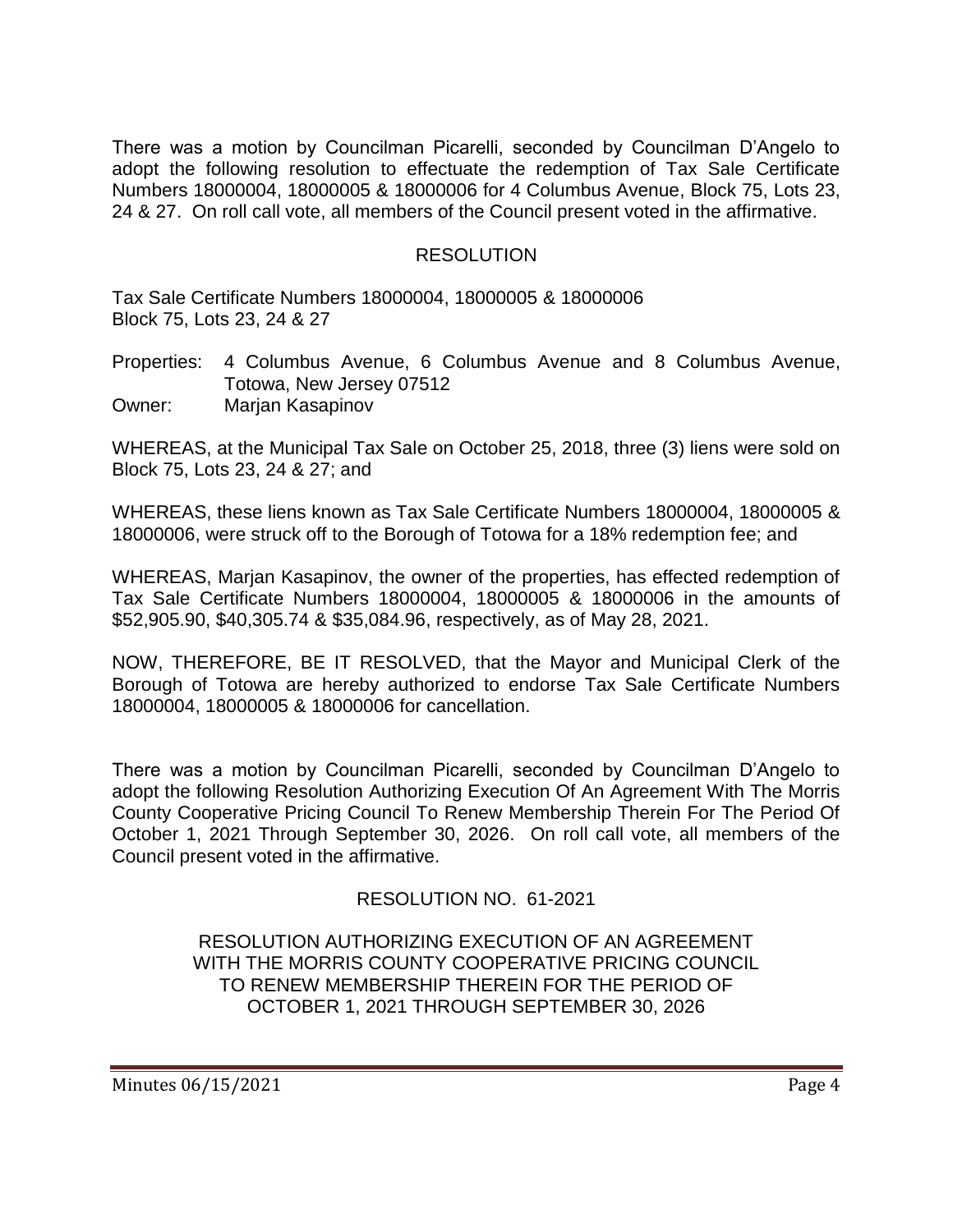WHEREAS, the Morris County Cooperative Pricing Council ("MCCPC") was created in 1974 to conduct a voluntary cooperative pricing system with municipalities, boards of education and other public bodies located in the County of Morris and adjoining counties; and

WHEREAS, the purpose of the MCCPC is to provide substantial savings on various goods and services to its members through the cooperative public bidding process; and

WHEREAS, the Borough of Totowa desires to enter into an Agreement with the MCCPC, which is administered by Randolph Township, as Lead Agency, to renew its membership in the MCCPC for the period of October 1, 2021 through September 30, 2026.

NOW, THEREFORE, BE IT RESOLVED, that the Borough of Totowa, County of Passaic, State of New Jersey as follows:

1. The Mayor and Council of the Borough of Totowa hereby authorizes the execution of an Agreement with the Morris County Cooperative Pricing Council by the Township of Randolph as Lead Agency dated October 1, 2021 pursuant to N.J.S.A. 40A:11-11(5). Said Agreement is for renewal of membership in the MCCPC for a five (5) year period from October 1, 2021 through September 30, 2026.

2. The Municipal Clerk of the Borough of Totowa is hereby directed to submit a copy of this adopted Resolution, along with an executed Agreement, to Randolph Township as Lead Agency of the MCCPC.

3. This Resolution shall take effect immediately upon final passage according to law.

4. Appropriate Borough of Totowa officials are authorized and directed to perform all required acts for the purpose of this Resolution.

There was a motion by Councilman Picarelli, seconded by Councilman D'Angelo to carry the Resolution To Amend Contract Between The Borough Of Totowa And Gaeta Recycling Co., Inc. For The Collection And Transportation Of Solid Waste. On roll call vote, all members of the Council present voted in the affirmative.

There was a motion by Councilman Picarelli, seconded by Councilman D'Angelo to carry the Resolution To Amend Contract Between The Borough Of Totowa And Get-A-Can, Inc. For The Collection And Transportation Of Recyclable Materials. On roll call vote, all members of the Council present voted in the affirmative.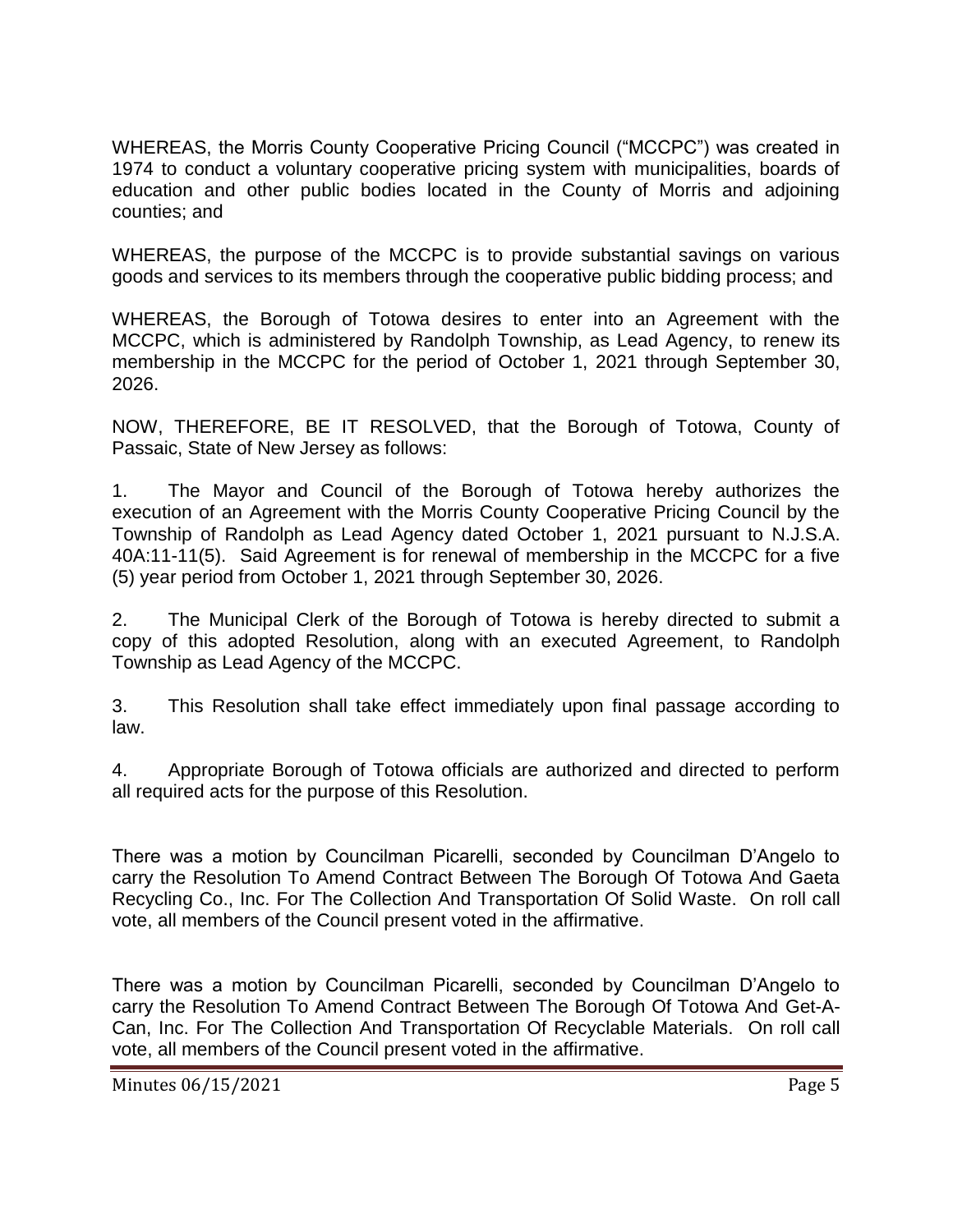# COMMITTEE ON PUBLIC SAFETY:

Upon the recommendation of the Committee, there was a motion by Councilman D'Angelo, seconded by Councilman Capo to appoint Lisa Frederick as a School Crossing Guard. On roll call vote, all members of the Council present voted in the affirmative.

# MAYOR'S APPOINTMENT

### I, Mayor John Coiro, with the advice and consent of the Council do hereby appoint Lisa Frederick as a School Crossing Guard for a one year term ending December 31, 2021.

There was a motion by Councilman D'Angelo, seconded by Councilman Capo to confirm the appointment. On roll call vote, all members of the Council present voted in the affirmative.

COMMITTEE ON PUBLIC WORKS:

There was a motion by Councilman Bucher, seconded by Councilwoman Palazzo to approve Change Order No. 1 for a net decrease of \$61,553.35 and Payment Estimate No. 2 (Final) in the amount of \$8,261.59 to Marini Brothers Construction, Co. for the 2018 – 2019 NJDOT Road Improvement Project. On roll call vote, all members of the Council present voted in the affirmative.

There was a motion by Councilman Bucher, seconded by Councilwoman Palazzo to adopt the following Resolution Of The Borough Of Totowa Authorizing The Payment Of Terminal Leave Benefits To Todd W. Pohlman. On roll call vote, all members of the Council present voted in the affirmative.

# RESOLUTION NO. 62-2021

### RESOLUTION OF THE BOROUGH OF TOTOWA AUTHORIZING THE PAYMENT OF TERMINAL LEAVE BENEFITS TO TODD W. POHLMAN

WHEREAS, Todd W. Pohlman began his employment with the Borough of Totowa as a Temporary Employee in the Department of Public Works on November 16, 1987; and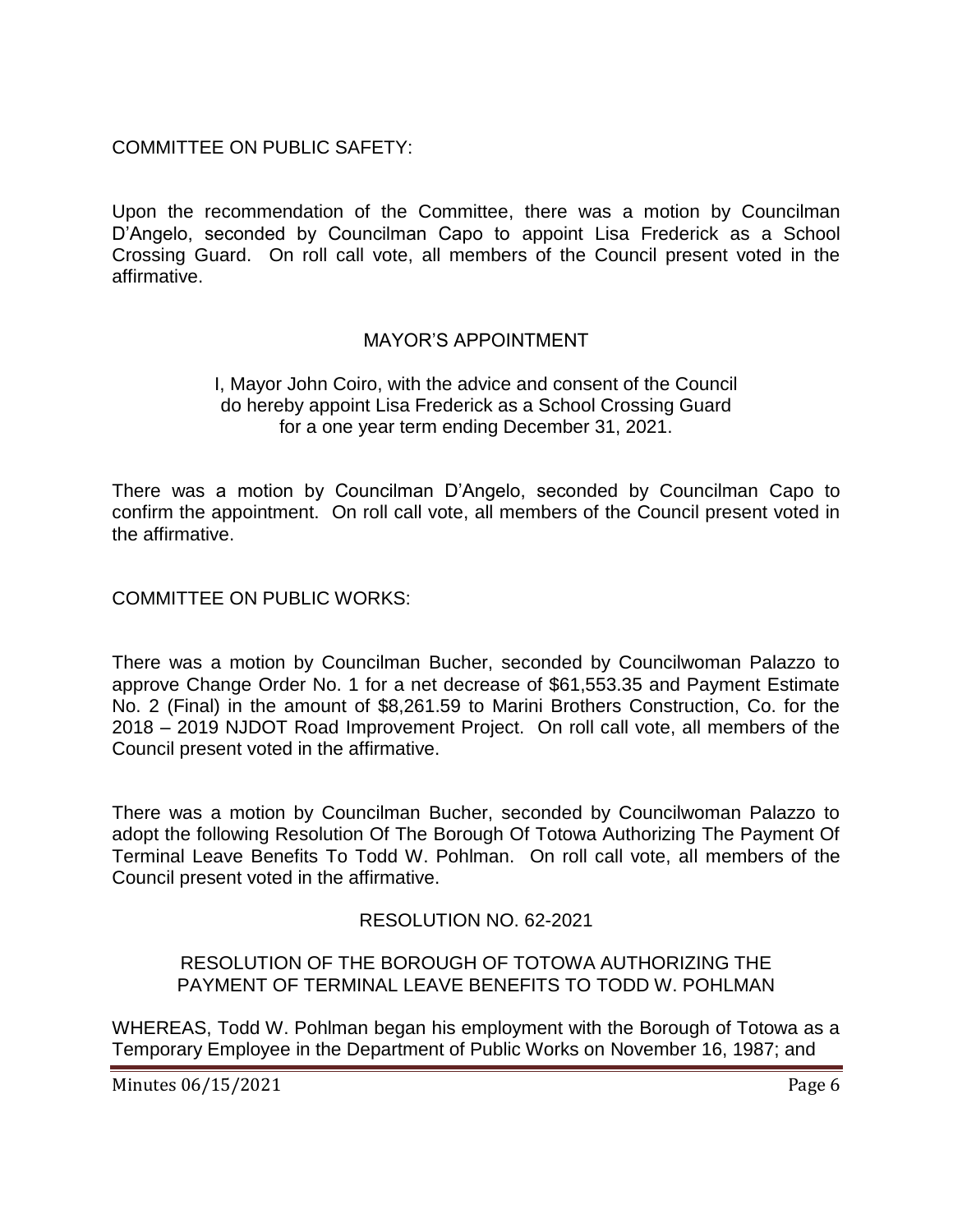WHEREAS, Todd W. Pohlman was then hired as a permanent Grade 4 Laborer in the Department of Public Works on March 14, 1988; and

WHEREAS, Todd W. Pohlman retired from the Borough of Totowa Department of Public Works as an Equipment Operator effective April 1, 2021; and

WHEREAS, the policy of the Borough of Totowa is that employees with twenty-five (25) years of service are entitled to a maximum of one hundred thirty (130) days of Terminal Leave to be paid upon retirement; and

WHEREAS, the Terminal Leave amount is calculated at the amount of sick day benefits, not to exceed one hundred thirty (130) days or eighty-seven (87) days for those employees under the Pitman/12 Hour Shift Schedule, at the daily rate of pay of the last twelve (12) months of service upon retirement; and

WHEREAS, Todd W. Pohlman has accumulated thirty-seven (37) unused sick days and has completed more than twenty-five (25) years of service as an employee of the Borough of Totowa; and

WHEREAS, Todd W. Pohlman does hereby waive any other claim and/or claims for any salary, benefits and/or other compensation.

NOW, THEREFORE, BE IT RESOLVED, by the Mayor and Council of the Borough of Totowa that Todd W. Pohlman is granted thirty-seven (37) days of accumulated sick leave (Terminal Leave) for a total amount of Seventeen Thousand Two Hundred Eight and 00/100 Dollars (\$17,208.00). Said monies are given in full and final consideration of any and all claims that Todd W. Pohlman may have against the Borough of Totowa.

Upon the recommendation of DPW Superintendent Jim Niland, there was a motion by Councilman Bucher, seconded by Councilwoman Palazzo to approve a grade increase for DPW Laborer Michael Bastante from Grade 5 to Grade 4. On roll call vote, all members of the Council present voted in the affirmative.

COMMITTEE ON ENGINEERING & PUBLIC PROPERTY:

There was no report.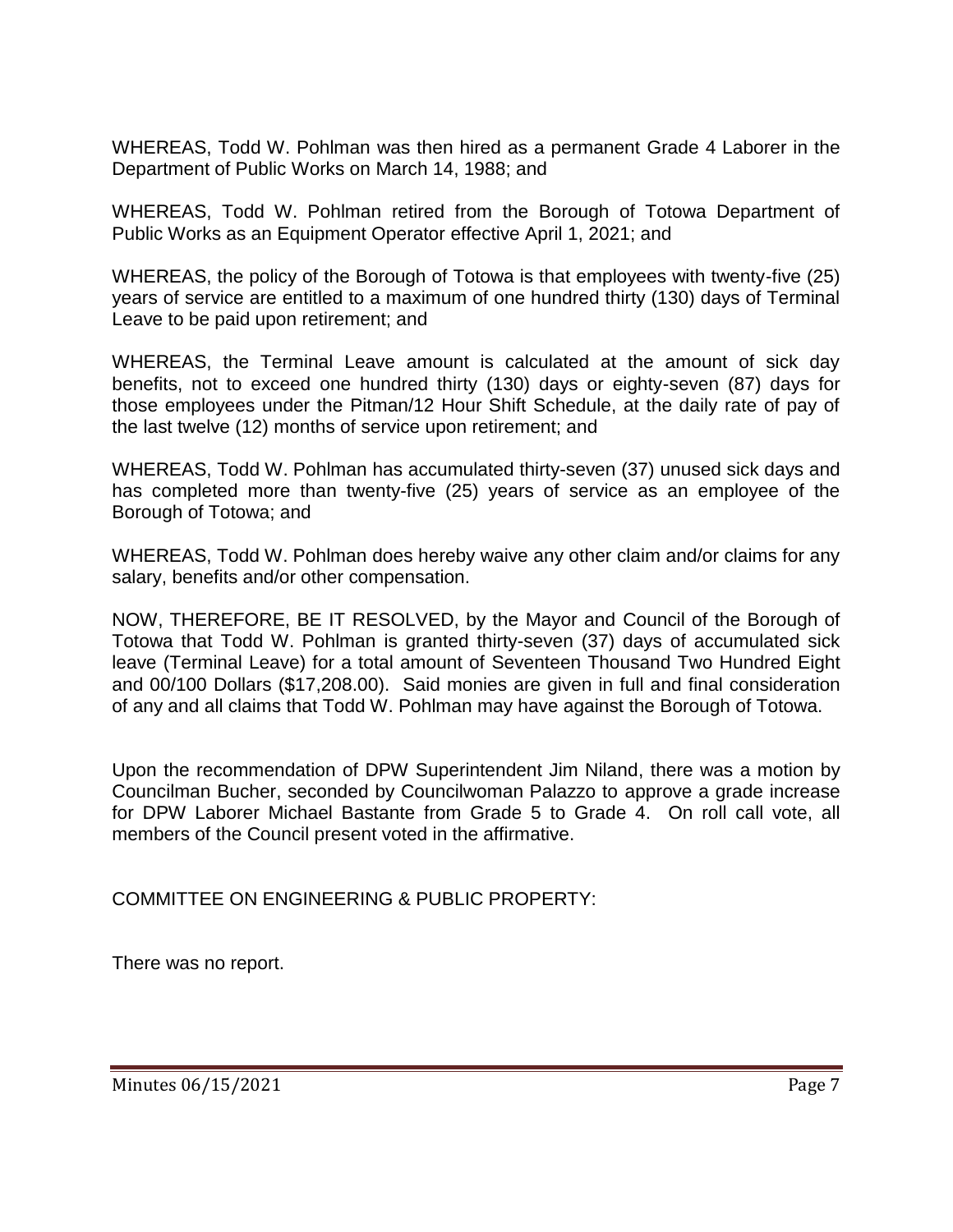# COMMITTEE ON LIAISON & INSPECTION:

There was a motion by Councilwoman Andriani, seconded by Councilman Bucher to adopt the following Resolution Approving The Menu And Price List For 2021 For The Totowa Swimming Pool. On roll call vote, all members of the Council present voted in the affirmative.

# RESOLUTION NO. 63-2021

### RESOLUTION APPROVING THE MENU AND PRICE LIST FOR 2021 FOR THE TOTOWA SWIMMING POOL

WHEREAS, the Borough of Totowa Board of Recreation has requested permission to sell drinks and snacks from the Totowa Swimming Pool Concession stand for the 2021 Pool season; and

WHEREAS, the Mayor and Council of the Borough of Totowa after conferring with the Board of Recreation and for good cause shown has approved the following 2021 menu and Price List for the Totowa Swimming Pool:

### 2021 Menu and Price List

| Chips         | \$.50  |
|---------------|--------|
| <b>Drinks</b> | \$1.00 |
| Ice Cream     | \$2.50 |

NOW, THEREFORE, BE IT RESOLVED, that the Mayor and Council of the Borough of Totowa has adopted the aforementioned Menu and Price List for the Totowa Swimming Pool.

There was a motion by Councilwoman Andriani, seconded by Councilman Bucher to authorize the Municipal Attorney to prepare the Developer's Agreement for GOM Real Estate Investment, LLC, 95 Shepherds Lane, Block 11, Lot 9.01. On roll call vote, all members of the Council present voted in the affirmative.

There was a motion by Councilwoman Andriani, seconded by Councilman Bucher to authorize the Municipal Attorney to prepare the Developer's Agreement for Fortress Holdings, 555 Preakness Avenue, Block 6, Lot 2. On roll call vote, all members of the Council present voted in the affirmative.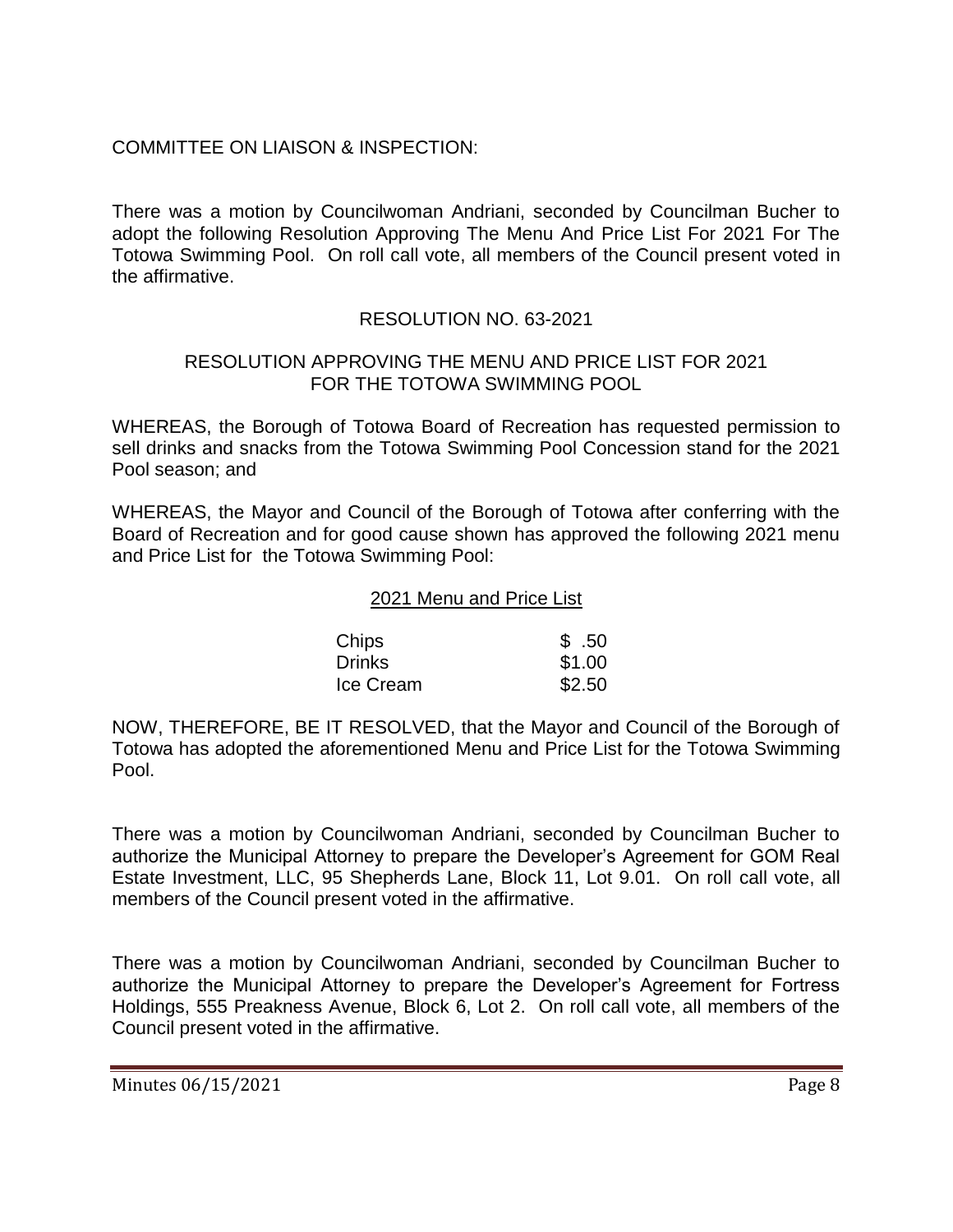There was a motion by Councilwoman Andriani, seconded by Councilman Bucher to authorize the Municipal Attorney to prepare the Developer's Agreement for Totowa Investment Group, 515 Union Boulevard, Block 100, Lots 1 & 4 and Block 148, Lot 1. On roll call vote, all members of the Council present voted in the affirmative.

There was a motion by Councilwoman Andriani, seconded by Councilman Bucher to authorize the Municipal Attorney to prepare the Amendment To Developer's Agreement for Digital Real Estate Investment, LLC, 701 Union Boulevard, Block 173, Lot 17. On roll call vote, all members of the Council present voted in the affirmative.

There was a motion by Councilwoman Andriani, seconded by Councilman Bucher to adopt the following Resolution Authorizing The Borough Of Totowa As Part Of Its Affordable Housing Trust Fund Spending Plan To Acquire Properties For Veteran Family Housing Pursuant To N.J.A.C. 5:93-5.11. On roll call vote, all members of the Council present voted in the affirmative.

# RESOLUTION NO. 64-2021

RESOLUTION AUTHORIZING THE BOROUGH OF TOTOWA AS PART OF ITS AFFORDABLE HOUSING TRUST FUND SPENDING PLAN TO ACQUIRE PROPERTIES FOR VETERAN FAMILY HOUSING PURSUANT TO N.J.A.C. 5:93-5.11

WHEREAS, in accordance with the Mount Laurel Doctrine every municipality has a constitutional obligation to create a realistic opportunity for producing a fair share of the regional present and prospective need for housing low and moderate income families; and

WHEREAS, the New Jersey Supreme Court issued a Decision and Order on March 10, 2015, In Re Adoption of N.J.A.C. 5:96 & 5:97 by the Council on Affordable Housing, 221 N.J. 1 (2015) (Mount Laurel IV), wherein the Court held that because COAH failed to adopt amended Third Round Rules, constitutional compliance cannot be evaluated under COAH's jurisdiction which thereby rendered the FHA's exhaustion of administration remedies futile; and

WHEREAS, in 2015, the Mayor and Council of the Borough of Totowa authorized various actions to assist the Borough of Totowa with achieving constitutional compliance with its Affordable Housing mandate in accordance with the State of New Jersey Fair Housing Act; and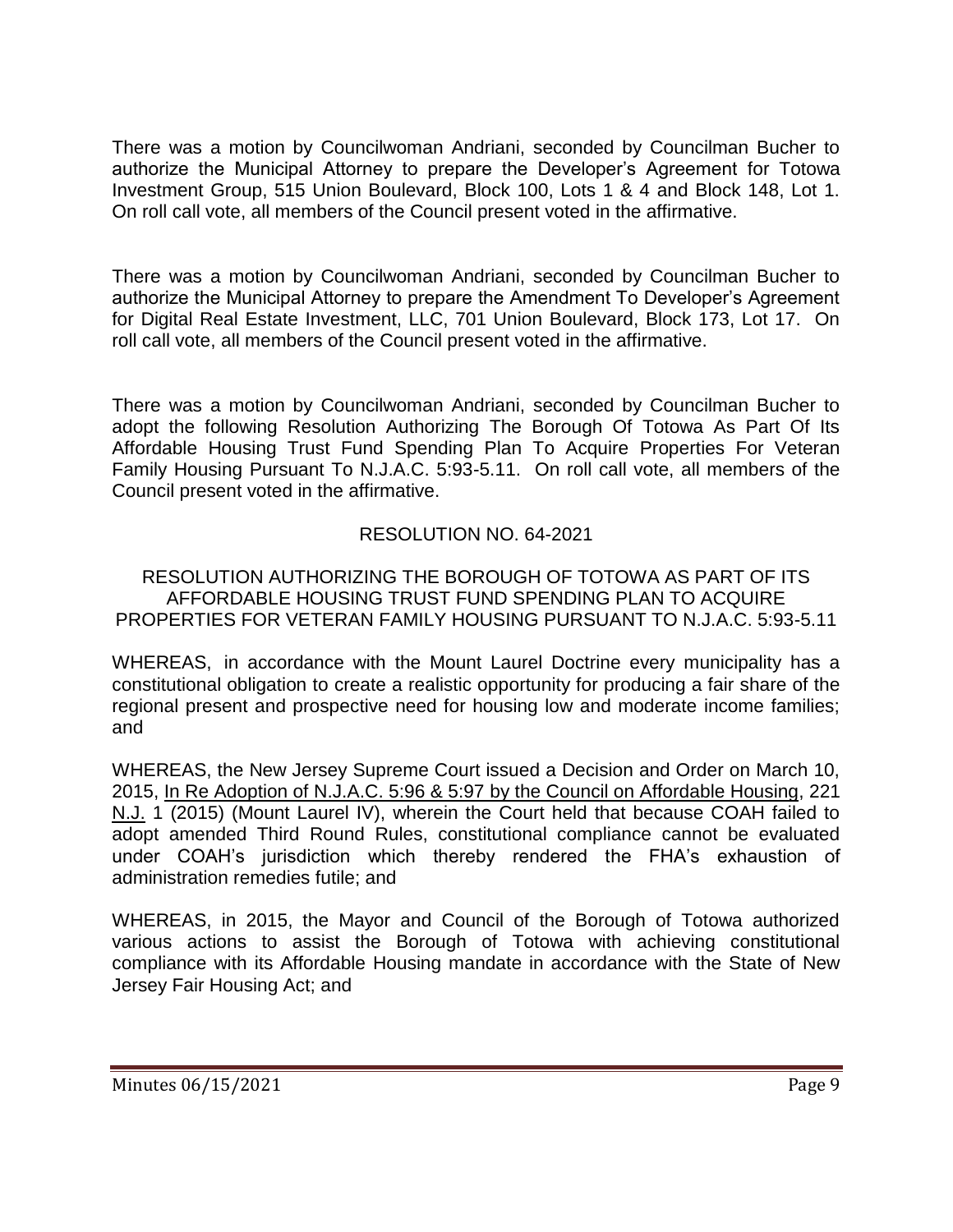WHEREAS, the tasks associated with this mandate have included reviewing the Borough of Totowa's Second Round Substantive Certification and the Borough of Totowa's Master Plan Housing Element and Fair Share Plan ("HEFSP"), determining the Borough of Totowa's Third Round obligation and filing a Declaratory Judgment application in accordance with the New Jersey Supreme Court's decision on March 20, 2015; and

WHEREAS, by Resolution No. 112-2018 dated September 25, 2018, the Mayor and Council of the Borough of Totowa adopted the Affordable Housing Trust Fund Spending Plan ("AJTFSP") as part of its HEFSP; and

WHEREAS, a component of the AJTFSP provided for Veteran Family Housing and allocates up to \$1,516,483.14 to purchase homes within the Borough of Totowa and provide housing for income-eligible Veterans and their families; and

WHEREAS, the Mayor and Council of the Borough of Totowa recognize the need to provide affordable housing for our Veterans and their families; and

WHEREAS, the Mayor and Council of the Borough of Totowa desire to purchase homes within the community that are in good condition, at a reasonable price, and create safe, affordable homes for Veterans and their families within our community.

NOW, THEREFORE, BE IT RESOLVED, that the Mayor and Council of the Borough of Totowa do hereby authorize the Borough of Totowa to purchase and acquire properties for Veteran Family Housing as part of the Borough of Totowa Affordable Housing Trust Fund Spending Plan.

BE IT FURTHER RESOLVED, that the Municipal Council of the Borough of Totowa does hereby authorize the Mayor and Municipal Clerk to execute any and all necessary instruments relating thereto.

COMMITTEE ON LEGISLATION & ORDINANCES:

There was a motion by Councilwoman Palazzo, seconded by Councilman Picarelli to introduce on first reading and advertise for public hearing the following entitled ordinance. On roll call vote, all members of the Council present voted in the affirmative.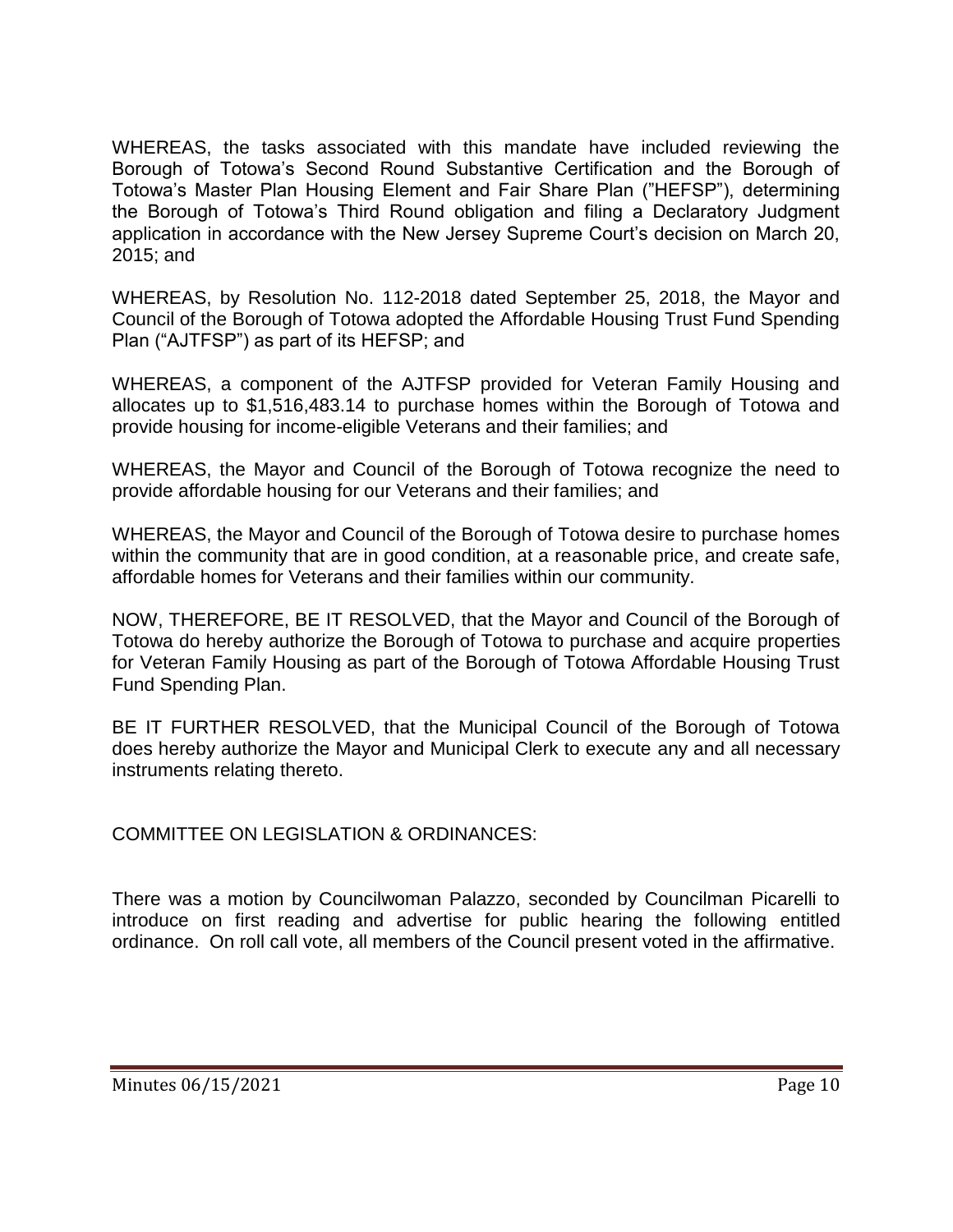## **ORDINANCE NO. 05-2021**

### **AN ORDINANCE TO AMEND THE CODE OF THE BOROUGH OF TOTOWA CHAPTER 72 ENTITLED "PERSONNEL POLICIES", ARTICLE V, "LEAVES OF ABSENCE", SECTION 24, "ABSENCES DUE TO PERSONAL ILLNESS OR DISABILITY"**

There was a motion by Councilwoman Palazzo, seconded by Councilman Picarelli to introduce on first reading and advertise for public hearing the following entitled ordinance. On roll call vote, all members of the Council present voted in the affirmative.

### **ORDINANCE NO. 06-2021**

### **AN ORDINANCE TO AMEND THE CODE OF THE BOROUGH OF TOTOWA CHAPTER 75 ENTITLED "POLICE DEPARTMENT", ARTICLE XII, "GENERAL RULES", SECTION 80, "OUTSIDE EMPLOYMENT REGULATED; EMPLOYMENT OF OFF-DUTY POLICE"**

There was a motion by Councilwoman Palazzo, seconded by Councilman Picarelli to adopt the following Resolution Authorizing The Renewal Of Division Of Alcoholic Beverage Control Liquor Licenses For The 2021 – 2022 License Term. On roll call vote, all members of the Council present voted in the affirmative.

### RESOLUTION NO. 65-2021

### RESOLUTION AUTHORIZING THE RENEWAL OF DIVISION OF ALCOHOLIC BEVERAGE CONTROL LIQUOR LICENSES FOR THE 2021 – 2022 LICENSE TERM

WHEREAS, Division of Alcoholic Beverage Control (ABC) liquor licenses that have been issued by the Borough of Totowa during the 2020 – 2021 license term will expire on June  $30<sup>th</sup>$ ; and

WHEREAS, State and Municipal regulations require that ABC liquor licenses be renewed prior to July 1, 2021; and

WHEREAS, the Division of Alcoholic Beverage Control (ABC) has introduced POSSE ABC, an electronic web based licensing system; and